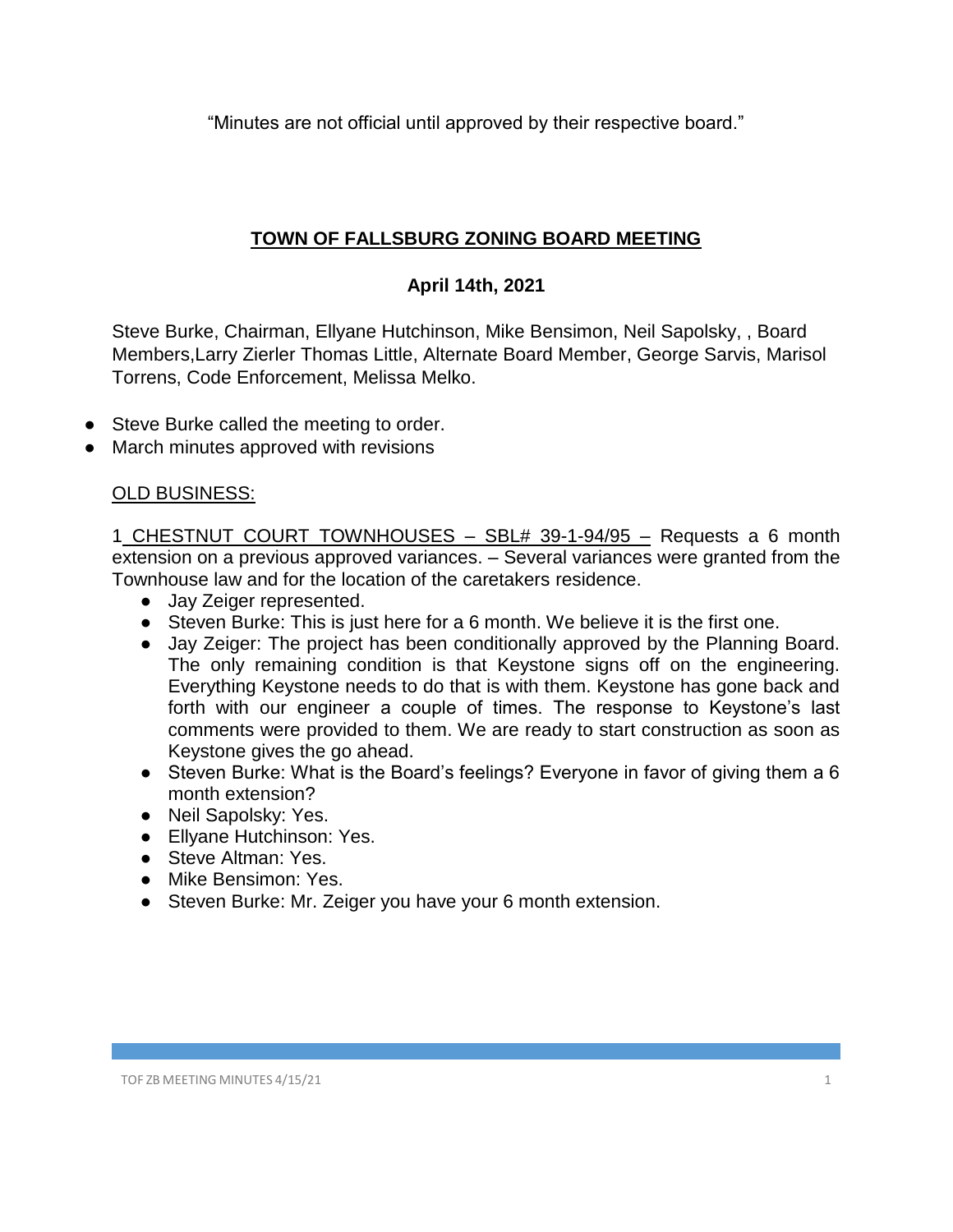2 IRA & GITA LIPSIUS (SHELDRAKE HILLS) - SBL# 17-1-22.3 - Requests an area variance to expand an existing unit from the allowable 25% to 39.6% (unit #13). Zone: R. Acres: 40.17. Location: CR 104, Loch Sheldrake. Cross Roads: SR 52.

- Allan Frishman, Ira and Gita Lipsius represented
- Steven Burke: I just want to explain to you I rode inside of Sheldrake Hills today. It is literally a pig sty in there. There are garbage bags opened up. Kitchen refuse. I went there about 2 PM. Disgusting. Kitchen garbages open all over. I rode extensively throughout the different buildings. I am even going to forgive what I saw behind the caretaker's house which was more like a dump. I understand he would take all the garbage and dump it all behind his house and when he has a chance he brings it to the dump. I am talking about bags of garbage all over the place. We will hear you tonight but I am not bringing this up for a vote until that place gets cleaned. Even though it has nothing to do with this one it has to do with the whole development. I am just making that clear. We will hear you out but we are not voting on this again this evening.
- Allan Frishman: I am going to say they cleaned up the violation Marisol asked them to clean them up. I have a feeling the bags of garbage are from the people coming up in the spring and think it will magically disappear.
- Steven Burke: There is a caretaker there that lives on the property.
- Ira Lipsius: I want to give a little background. I have been in Sheldrake dorms as a tenant. I own one of the homes. Ellen remembers when we bought this from Mr. Perrits and there were a lot of problems. I worked personally with Allan and the board to fix this place. We planted trees. We fixed it up. When I was on the board there and involved I put in a lot of work. It made it into a nice place. Then I bought this unit D6 and I have worked with the board a number of times where I have seen problems. I appeared before the board even when someone else was making an addition. I understand this problem. I have not been up there since the last season. I have worked tirelessly whenever the board asks. Allan can tell you. When he was working for the city he would give me a call and I would take care of it. They now have a caretaker and a person who is supposed to manage. I have raised hell with them over what has happened. My problem is I have a daughter I bought this unit for. We knocked down the unit. The unit was falling apart and was garbage. We were told by the architect and builder they had permits. We thought we were getting new buildings built and then we were learned the permit was to only knock down the building. Allan can tell you what I did to get trees planted and to keep the road open so the roads would be cleared in case emergency vehicles had to go through. Personally I don't think anybody did anymore to beautify that place. I have been living up there. I have been your neighbor for over 20 years. My unit is kept up perfectly. I have 3 units now. I have children and they have grown into it. You can see we kept all 3 units perfectly. We just knocked down this unit. I will make my commitment to you that I will go up there a week from tomorrow so we can have a place for our children to be able to bring their family. It has been a very painful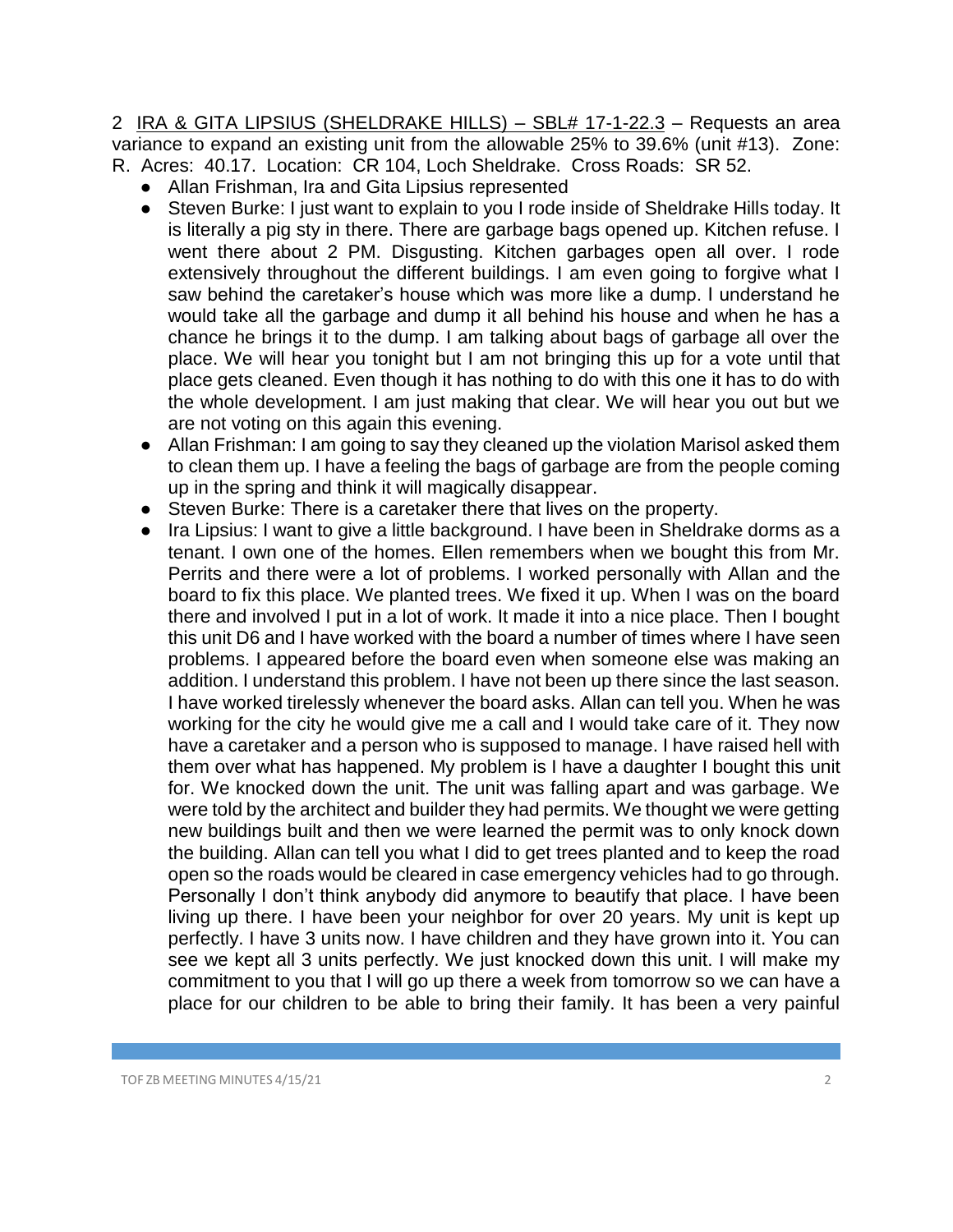matter for us that this happened. I have called and screamed and written letters before the violation. We even offered to pay to chop the snow and get the stuff buried under the ice and snow. I am blaming the management of the facility but I feel we are victims to other people's lack of diligence I can't prevent. I feel bad you had to go there and see this. I was guaranteed this was fixed up. It is possible what Mr. Frishman said that people came up from this week or last week. As the weather gets warmer people come up for the season. In fact we plan to be there next weekend. I will make the commitment to go up next weekend to make sure this is done. I would really appreciate if you would grant us that ability to be able to build a home for our children. I know Allan can tell you what I did years ago when that place was a terrible eye sore. That place looked like a wreck. Excuse the garbage there. I would appreciate at least some consideration that I am victim of this. I will go up there and do something next week. Even if I have to pay someone myself to clear the garbage.

- Allan Frishman: I want to add that last month I was quite disappointed myself that the garbage in the snow wasn't cleaned up. Marisol said they can't vote on it tonight. I said okay somebody messed up. I said to the caretaker what is the matter with you? These people are held up again. I am going to ask the Board that this is a new violation. It's not something that Marisol had said there is garage all over the place.
- Steven Burke: I don't think there is any violation.
- Marisol Torrens: It is not my responsibility to call you and say you have to clean this up. Part of the first trash was part of the demo.. When you do a demo you are supposed to have a container to put that in. Part of that garbage was part of the demo.
- Gita Lipsius: I asked our contractor and he claimed he brought all of the garbage to a dump. I was doing this all long distance but I can only do what I can do.
- Ira Lipsius: My wife texted the manager. The manager says can't believe they checked it before. After we cleaned the dumpster I sent them pictures and they checked it since then. They didn't know me of any problem. First of all Marisol we worked very hard. We got a contractor who was licensed and highly recommended. They worked in the area. We had asked about him. He told us he was removing it. We have already paid to knock down the place and the garbage removal. We have paid him \$25,000.00. We paid for that to be done. We expected it to be done. You are right. Nobody should have to give a violation to keep the place clean. It is really making our lives difficult. I will give you that commitment. I will come to you next Friday if you vote on this. I will come to you with a picture to verify to you that this place has been cleaned up. I would really appreciate if you consider the hardship to us and our family.
- Allan Frishman: I understand Steve that you went today and saw the mess. Bad timing. I guarantee if I had gone there earlier or Marisol went earlier and I told Mr. Lipsius about this I would have taken care of it. It is true. It shouldn't be there. It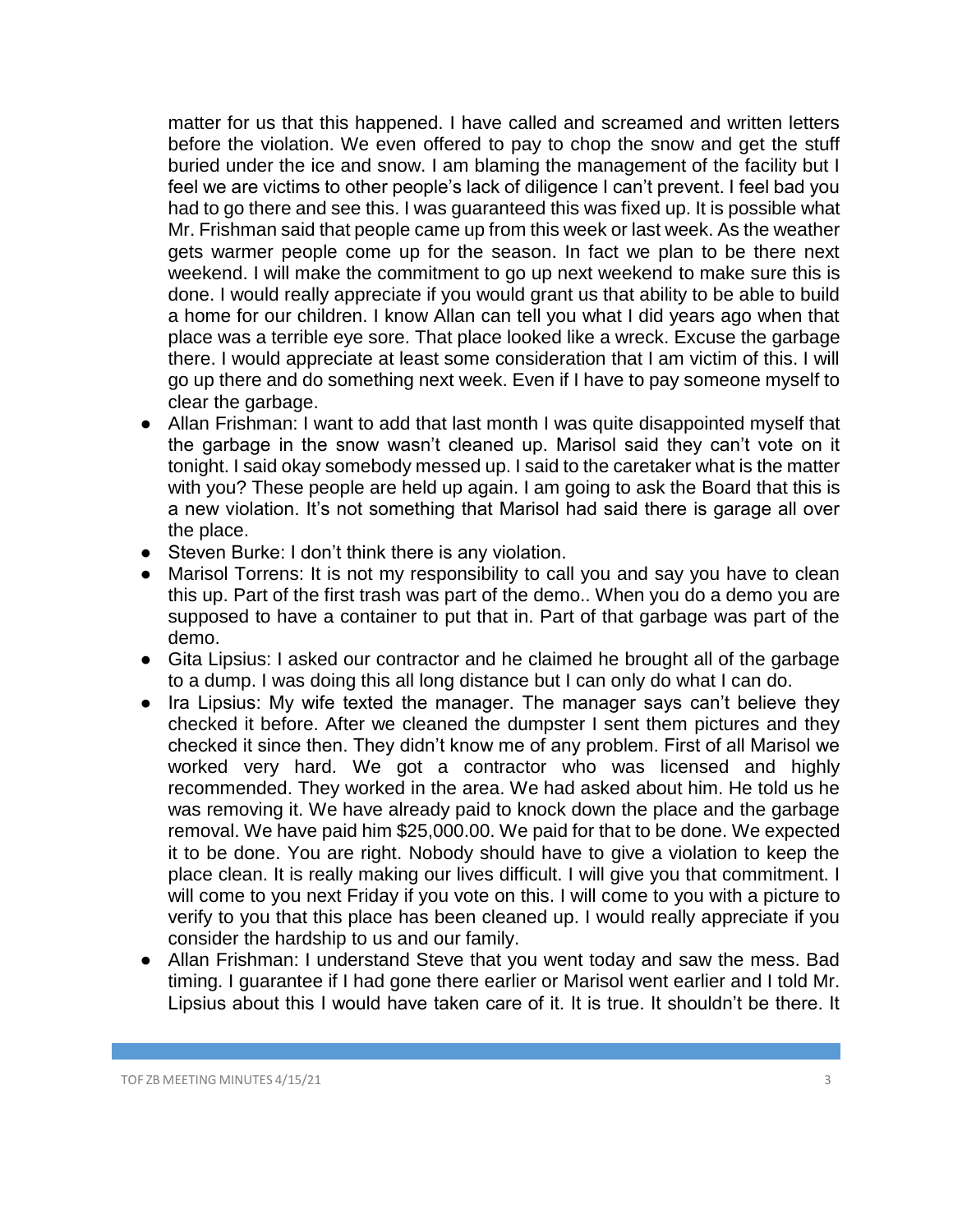shouldn't be there in any place. I am pretty sure my answer about people coming up to visit their place and dropping stuff off, had lunch, and they throw stuff outside. It may be stuff where they came up in the fall, it was under the snow and nobody looked at it.

- Steven Burke: There is a caretaker.
- Allan Frishman: I've had caretakers live in their own garbage. I don't know why. I think it is an internal problem that the people in the place have to get someone responsible.
- Steven Burke: The only way that happens is when a gentleman and lady like Ira and Gita Lipsius get so angry that they say to management that this has stalled my project so long that unless you get rid of this person or shape this person up it won't happen again. Unfortunately if that doesn't happen it doesn't get taken care of. I don't like doing this. It was disgusting when I rode in there. I live in Loch Sheldrake. Think of how I feel.
- Allan Frishman: Luckily you didn't have to see it from the road otherwise you would have told Code Enforcement and we would have had cleaned up. I am sorry I didn't drive in. To my knowledge everything was cleaned up down below where the problem was. I am going to ask the Board some lenience on one thing tonight. You could vote on this because I think it is on the same request. Hold off on the building permit until it is cleaned up and spotless. Otherwise I have to wait another month. They are trying to get something together for this season and the clock is ticking. Last month I understood we were held up. I am asking the Board's grace to vote tonight. Whether it is yes or no so I know where we stand. They've made a big investment coming back to you. Last month it was held up because of the stuff below. I don't wanna know the conversation I had with Gizzy. Finally he got his act together and cleaned it up. It is an internal problem they have with their caretaker and their management is not doing the right job. I think you need to let go. All I am asking is that the Zoning Board makes a condition to say yes or no and if it is yes the condition is that the permit will not be issued until that place is spotless.
- Steven Burke: The entire place. Not that just one unit.
- Allan Frishman: I'll go around and tell the guy. I'll hire somebody I know who will clean.
- Steven Burke: Before you go through with your presentation I will poll the Board.
- Thomas Little: I would prefer it to be cleaned up prior to voting.
- Mike Bensimon: I don't mind discussing the merits of the case itself and discuss what the application is. I will defer to the rest of the Board as far as waiting to vote on it due to the garbage issue. I see them as two different issues. It is not what is at hand right now but I do understand the concern. I am voting that we can hear to vote on it but I understand the rest of the Board. We can wait on this. I am just saying I have no issues discussing the merits of the case and making a decision or making alterations.
- Steven Burke: You are okay with going forward with the vote and hold off the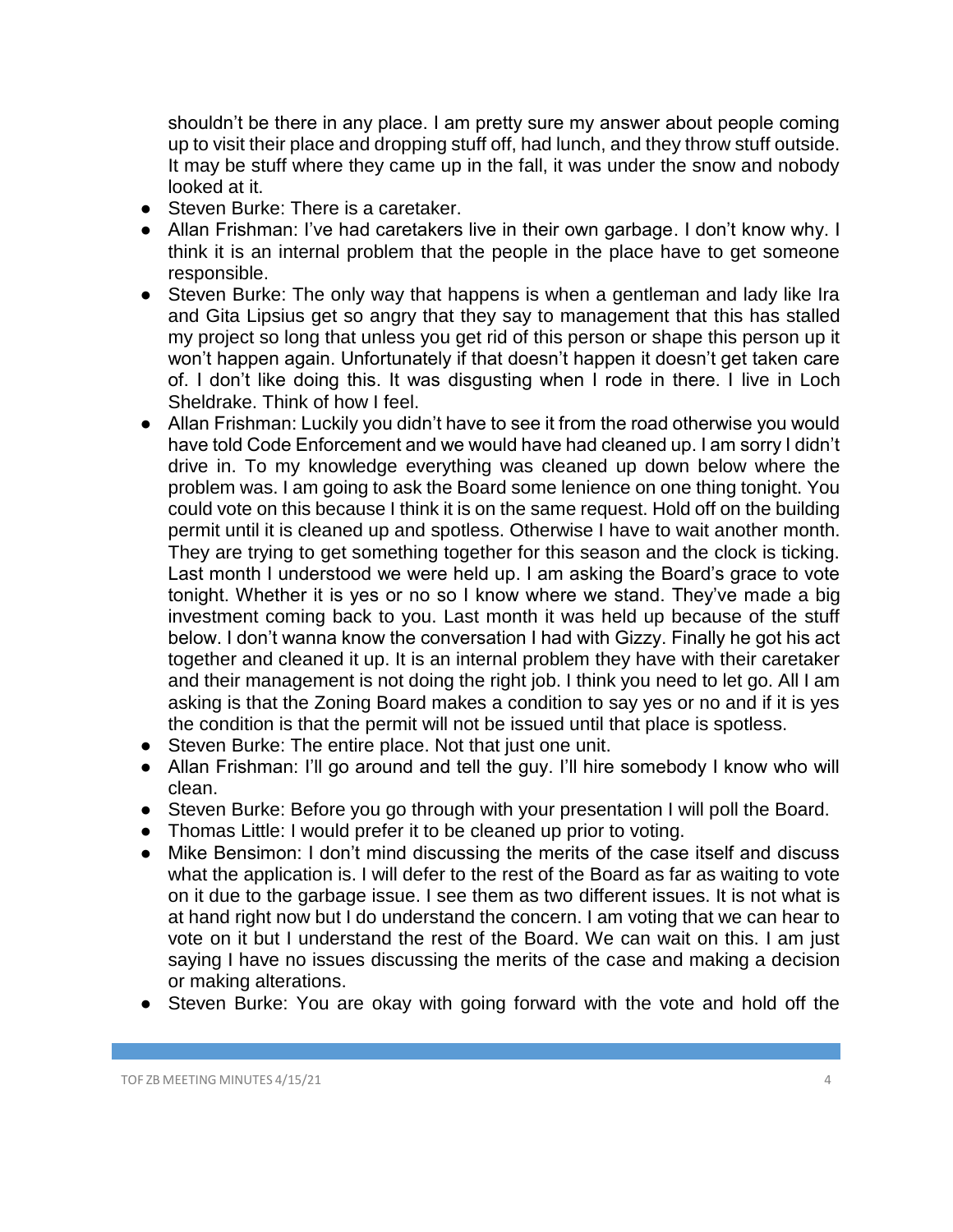building permit?

- Mike Bensimon: Correct.
- Neil Sapolsky: I just feel that unless we come down hard and we don't take the vote it will keep happening. I am not for the vote.
- Ellyane Hutchinson: I don't mind voting. My issue with it was more about the percentage increase above the allowable. I do agree it should be conditional on getting things cleaned up.
- Steven Burke: I am the deciding vote on this. Even though I am very conservative I will be progressive tonight. I will give the applicant a break. I am flip flopping. I am going to say let's vote tonight. Did the 239 come through?
- Allan Frishman: I didn't see one. George? Marisol?
- Marisol Torrens: I didn't see anything from Denise.
- Allan Frishman: There was one initially when it was turned down.
- Marisol Torrens: Let me look.
- Steven Burke: Don't make me sorry that I went ahead and went against my better judgement.
- Ira Lipsius: I will be up there. I will make that commitment. We plan to be up there weather permitting on Friday. I will not go back on Sunday until I know that place will make you happy. In fact I will deliver pictures to you home in Loch Sheldrake if you'd like on Sunday morning.
- Steven Burke: Okay that is all I ask.
- Marisol Torrens: 239 came local determination. It had some notes on it but I do not have it with me now.
- Steven Burke: Do you have any idea what those were?
- Allan Frishman: I don't think it was anything serious or we would have to take care of it before we proceeded last time. You would have made it conditional.
- Marisol Torrens: Let me look at my email.
- Steven Burke: While we wait go ahead with the presentation. Is it still 25 to 39.6?
- Allan Frishman: As you recall the original application was about 89%. That was a very big increase. At the meeting where we were turned down I said we would take off the porch. That was reduced to 49% and you still felt that was too high. I went back and said we have to cut down the drawings. They were waiting for the architect to do something and he was taking too much time. When he finally produced something it was inadequate. I took it upon myself to do a design. Everything was squeezed into the unit. We have reduced it to 39.6%. If you look at the sketch showing the additions the A and B portions is 173 square feet and that equals 27.1%. By adding C and D which is part of the floor plan and an important part the increase is only 80 square feet which is 12.5%. Your total increase is only 39.6%. I think it is more in line with what has been approved before. I believe it is what you guys would consider not extravagant. Something they could live with and get what they need. The balance between the town zoning and what you would allow. I am hoping we can get a positive vote tonight because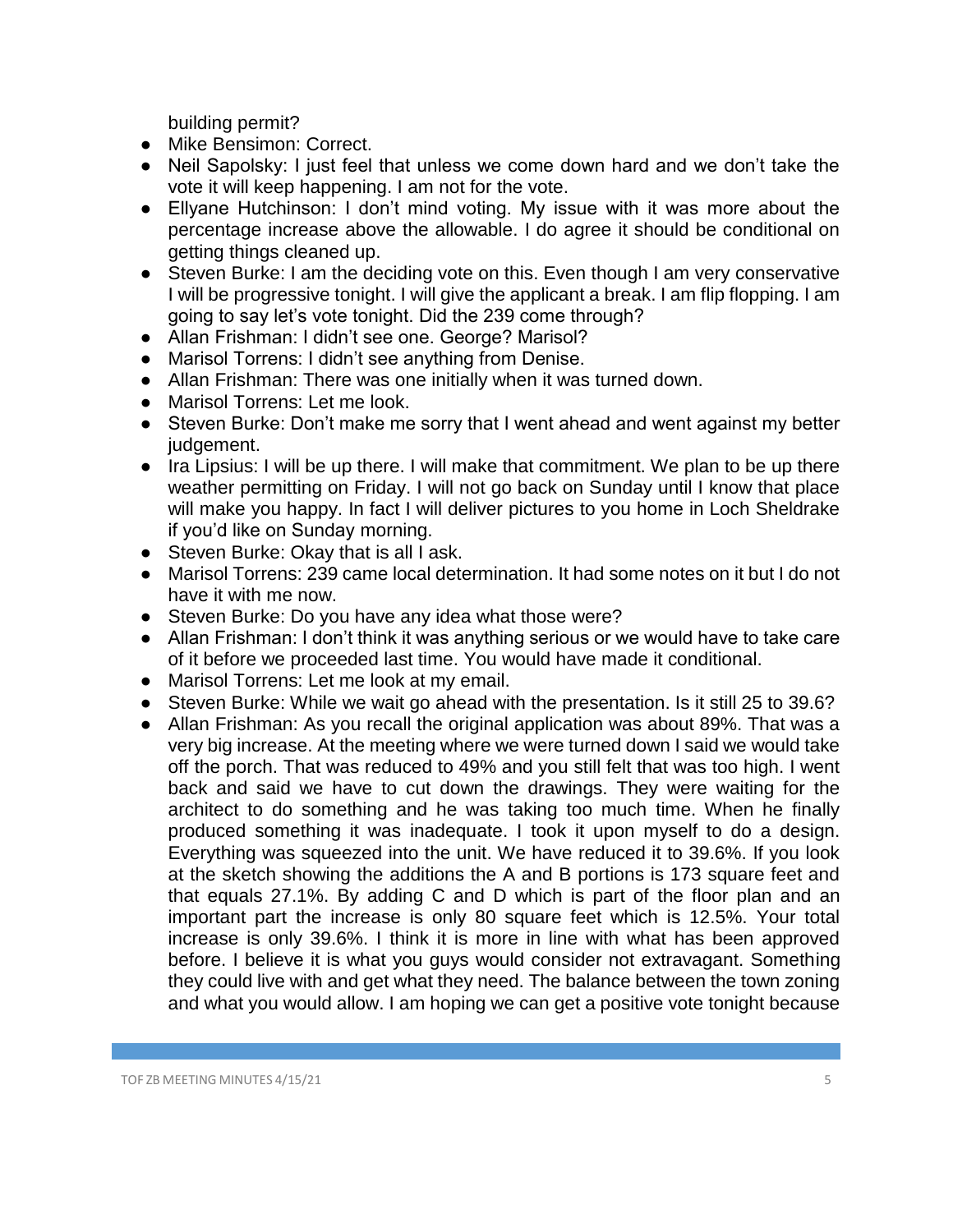we reduced it twice. Definitely make it a condition that the permit will not be issued until Code Enforcement is happy or you drive through and say it is finally clean. Mr. Lipsius if you want me to go to your board meeting to fire this guy because he isn't doing squat. If he is getting paid to live there he isn't doing anything. I have to tell you that garbage makes me very upset. George knows that. I am very upset that I have to hear from Steve that the place is messy. Melissa has a copy of the floor plan. I don't know if you need to see it.

- Steven Burke: Why not.
- Melissa Melko: I can share screen. I just emailed Marisol the 239.
- Marisol Torrens: Let me see what it says.
- Allan Frishman: Okay you are looking at the floor plan with a little bit of a kitchen bump out. 2 bathrooms 3 bedrooms. Very simple. You have the dining room and great room in the middle. It is a very simple floor plan. It eliminates the covered porch and some of the square footage we cut off to keep it in line with the 39.6%.
- Steven Burke: I am glad you cut the porch off.
- Allan Frishman: This is just the structural work and I went over it with my engineer. I didn't want to push anymore unless there was some decision by the Board that I had to slice anything else off. He has already invested money in me to work on the plans. The plans from the original architect are a loss. This is an interesting project to backtrack and see how they should have hired me from the beginning.
- Steven Burke: Joe Gottlieb is a good engineer.
- Allan Frishman: Yes he is. That is basically the plans. Just to show the Board. We can go back and discuss the 239.
- Melissa Melko: Basically it says local determination but I will put it on the screen.
- Steven Burke: Okay so no big deal. Are you done Allan?
- Allan Frishman: I think Mr. Lipsius would like to add a note.
- Ira Lipsius: I just received a text message that the caretaker was fired last week and a new caretaker has been retained and will be here this week.
- Allan Frishman: That could be why the garbage is everywhere.
- Ira Lipsius: I thank you very much. That will mean this garbage will be clean and I won't have to schlep it myself next Friday.
- Steven Burke: Are you all done Allan?
- Allan Frishman: I think that is about it.
- Steven Burke: On my notes it says we closed the public portion.
- Marisol Torrens: Yes my notes too.
- Steven Burke: Any Board comments?
- Mike Bensimon: The changes in the plans is much much better. I am still on the fence with the parts that are jutting out. Especially where the kitchen is. The bedroom that comes out to where the porch used to be is kind of an improvement compared to the footprint of the porch. I am not upset about the bedroom being extended out. It still fits the uniformity of the house. The only part that rubs me the wrong way is the kitchen that sticks out there. I don't know if it possible to bring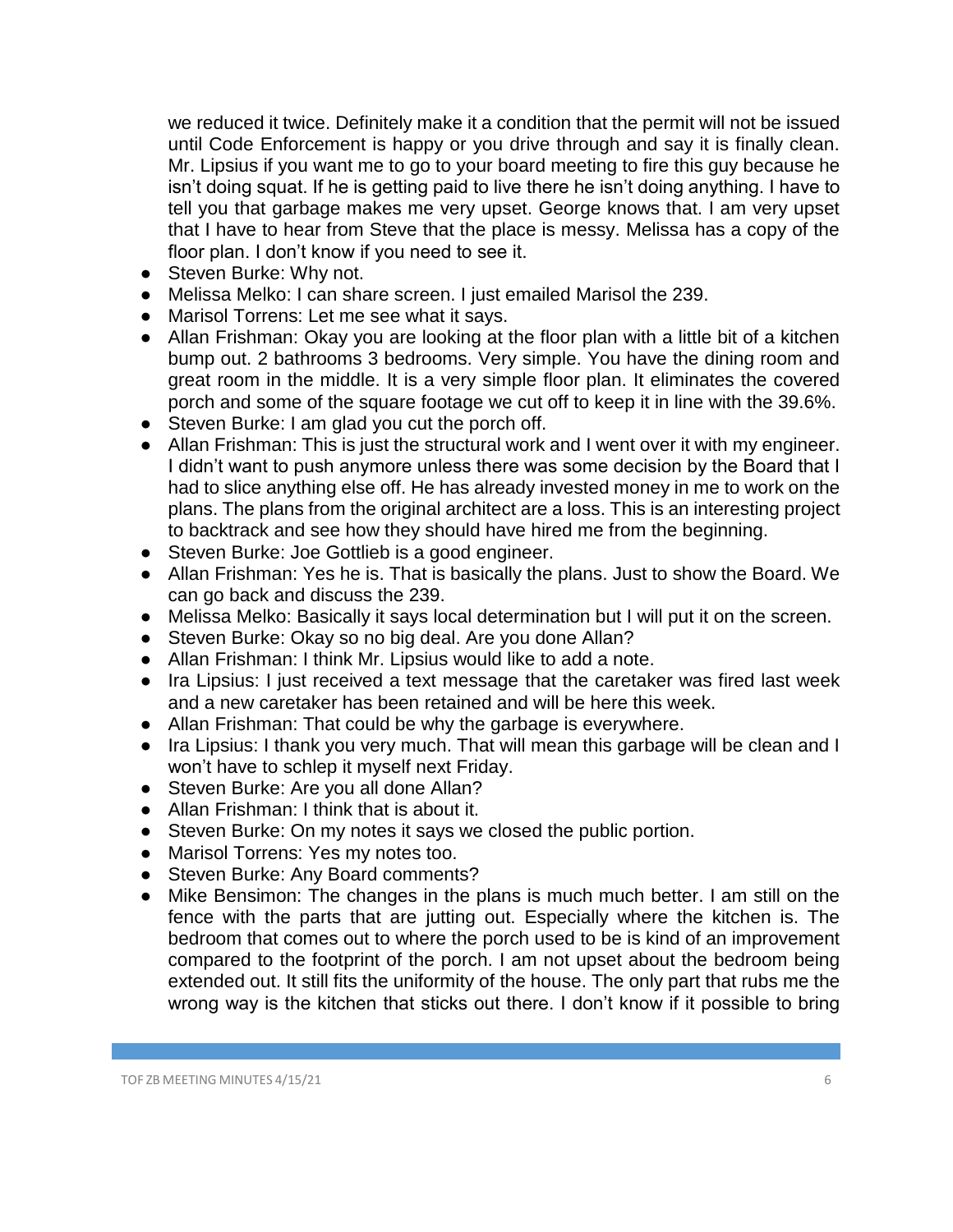that in and just extend that countertop out closer toward the window in the living room area. That's only my opinion.

- Allan Frishman: What we did design is that the roof line will go down the center of the roof. That little portion in the front is going to be a little bump out with a gable. It won't have that straight box look. Architecturally it works out better with the bump out. That way it won't look like a straight rectangle.
- Mike Bensimon: I am just going based on the plans. I am not really visualizing what you are trying to explain.
- Allan Frishman: I can just hold up a photo. You can keep going.
- Thomas Little: I don't really have any questions. I think this is more reasonable than the prior askings. If work was done twice to mitigate the extensive asks of this. Looking at the plans it looks more reasonable. As long as the trash is cleaned I am okay with it.
- Neil Sapolsky: I am 100% on board.
- Steve Altman: I am very negative about this.
- Steven Burke: We will wait for you Allan before we go any further.
- Allan Frishman: It has a little bump out. It gives it some character. It was part of the original plan the original architect put together. Instead of just putting a shed roof on for a bungalow look it will have some flavor. Just to answer the question Mike brought up.
- Steven Burke: So we will go further. Violations were taken care of as far as the old violations?
- George Sarvis: Yes.
- Steven Burke: So we will go down some of the criteria. Rabbi the only reason I didn't invite you is because you are still an alternate. Thomas are you still an alternate? I think you are.
- Thomas Little: I am not sure.
- Steven Burke: Whether the benefit can be achieved by other means feasible to the applicant?
- All Board members vote yes.
- Steven Burke: Undesirable change in neighborhood character or nearby properties?
- All Board members vote no.
- Steven Burke: Whether the request is substantial?
- All Board members vote yes.
- Steven Burke: Whether the request will have adverse physical or environmental effects?
- All Board members vote no.
- Steven Burke: Whether the alleged difficulty is self-created?
- All Board members vote yes.
- Steven Burke: Lead agency?
	- MOTION: